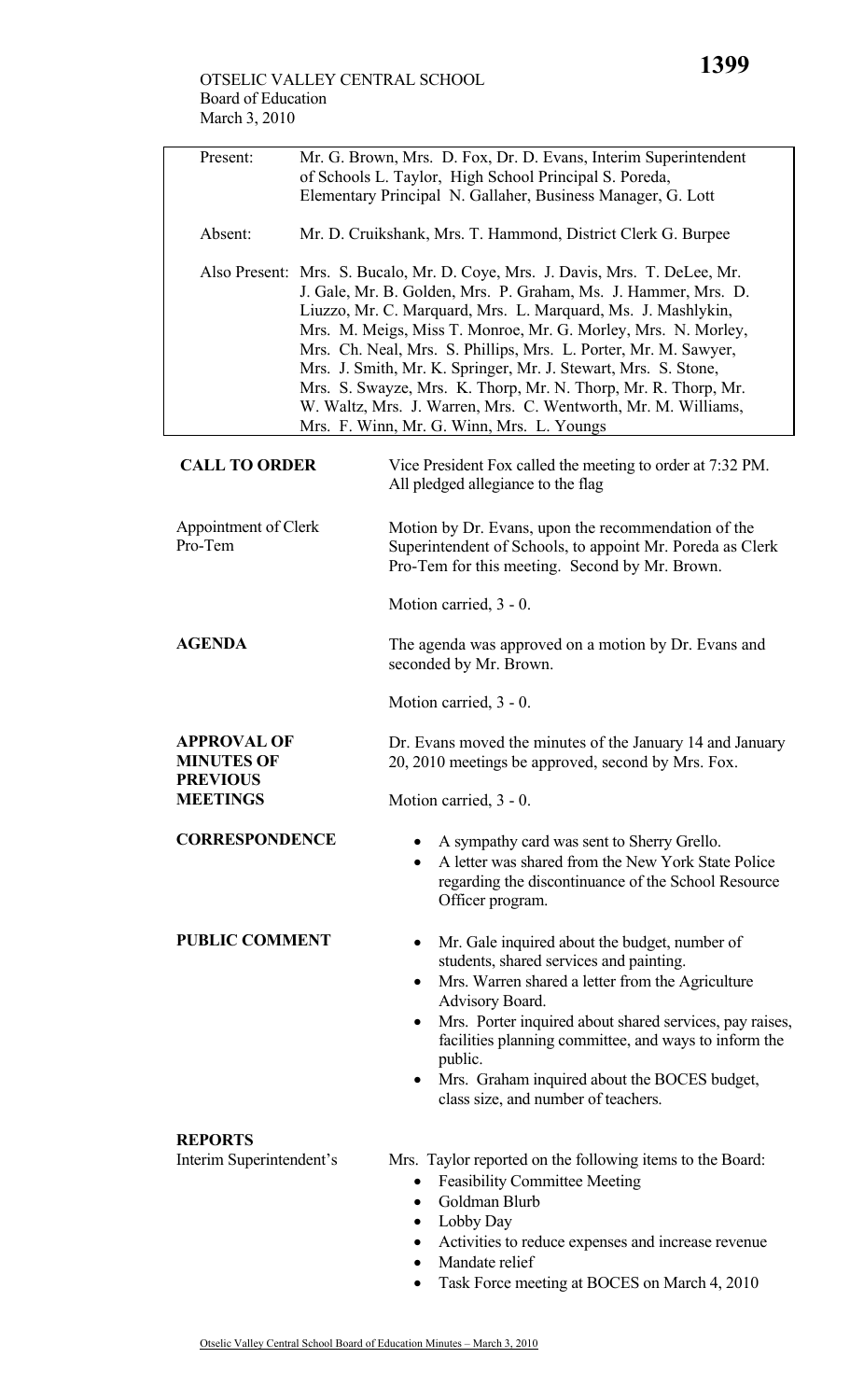|                                                                                          | 1400                                                                                                                                                                                                                                                                                                                                                                                                        |  |  |  |
|------------------------------------------------------------------------------------------|-------------------------------------------------------------------------------------------------------------------------------------------------------------------------------------------------------------------------------------------------------------------------------------------------------------------------------------------------------------------------------------------------------------|--|--|--|
| Business Manager's<br>$(FY'09/10 - #65)$                                                 | Mr. Lott reported on the following:<br>Referred to Kevin Springer who distributed the<br>$\bullet$<br>latest Operations and Maintenance report. He<br>discussed the repair of the handicapped accessible<br>bus, the repair of the bus lift and repair of the<br>elevator at junior-senior high school. Included in<br>the packet of information were two proposals for the<br>replacement of the bus lift. |  |  |  |
|                                                                                          | Motion by Dr. Evans to accept proposal number two<br>for the replacement of the bus lift. Second by<br>Mr. Brown.                                                                                                                                                                                                                                                                                           |  |  |  |
|                                                                                          | Motion carried, 3 - 0.                                                                                                                                                                                                                                                                                                                                                                                      |  |  |  |
|                                                                                          | Results of the fuel bid.<br>$\bullet$                                                                                                                                                                                                                                                                                                                                                                       |  |  |  |
| Elementary Principal's                                                                   | Ms. Gallaher reported on the following:<br>The fifth and sixth grade teachers did a presentation<br>$\bullet$<br>of their program.                                                                                                                                                                                                                                                                          |  |  |  |
| High School Principal's                                                                  | Mr. Poreda reported on the following items to the Board:                                                                                                                                                                                                                                                                                                                                                    |  |  |  |
| $(FY'09/10 - #66)$                                                                       | January, 2010 Regents results<br>$\bullet$<br>Booster Club Dodgeball tournament                                                                                                                                                                                                                                                                                                                             |  |  |  |
| Board Member's                                                                           | The following topics were discussed:<br>Report on the Legislative Breakfast. Senators<br>$\bullet$<br>Valesky and Aberdeen spoke. It was suggested that<br>taxpayers should call their senators and<br>assemblymen regarding the status of the reduced<br>state aid to school districts.<br>Best thank you's are from the students.<br>٠<br>Various teleconferences<br>$\bullet$                            |  |  |  |
| <b>Financial Reports</b><br>$(FY'09/10 - #67)$                                           | Motion by Mr. Brown to accept the financial reports as<br>presented. Second by Dr. Evans.                                                                                                                                                                                                                                                                                                                   |  |  |  |
|                                                                                          | Motion carried, $3 - 0$ .                                                                                                                                                                                                                                                                                                                                                                                   |  |  |  |
| <b>UNFINISHED</b>                                                                        |                                                                                                                                                                                                                                                                                                                                                                                                             |  |  |  |
| <b>BUSINESS</b><br>Policy Manual - Third<br>Reading and Adoption -<br>Field Trips, #8460 | This meeting constitutes the third reading of policy #8460,<br>Field Trips, of the Otselic Valley Central School Policy<br>Manual.                                                                                                                                                                                                                                                                          |  |  |  |
|                                                                                          | Motion by Mr. Brown, upon the recommendation of the<br>Superintendent of Schools, to adopt the field trip policy,<br>#8460, of the Otselic Valley Central School Policy Manual.<br>Second by Dr. Evans.                                                                                                                                                                                                     |  |  |  |
|                                                                                          | Motion carried, 3 - 0.                                                                                                                                                                                                                                                                                                                                                                                      |  |  |  |
| <b>NEW BUSINESS</b><br>Personnel<br>Recommendations                                      | Motion by Dr. Evans, upon the recommendation of the<br>Superintendent of Schools, to approve the following<br>personnel recommendations:                                                                                                                                                                                                                                                                    |  |  |  |
|                                                                                          | Jenny Osowski<br>Appointment as<br>At a stipend of<br>yearbook advisor<br>$$1,569.00$ plus<br>for the 2009-2010<br>experience of<br>school year<br>\$125.52                                                                                                                                                                                                                                                 |  |  |  |
|                                                                                          | Melissa Butler<br>Appointment as a                                                                                                                                                                                                                                                                                                                                                                          |  |  |  |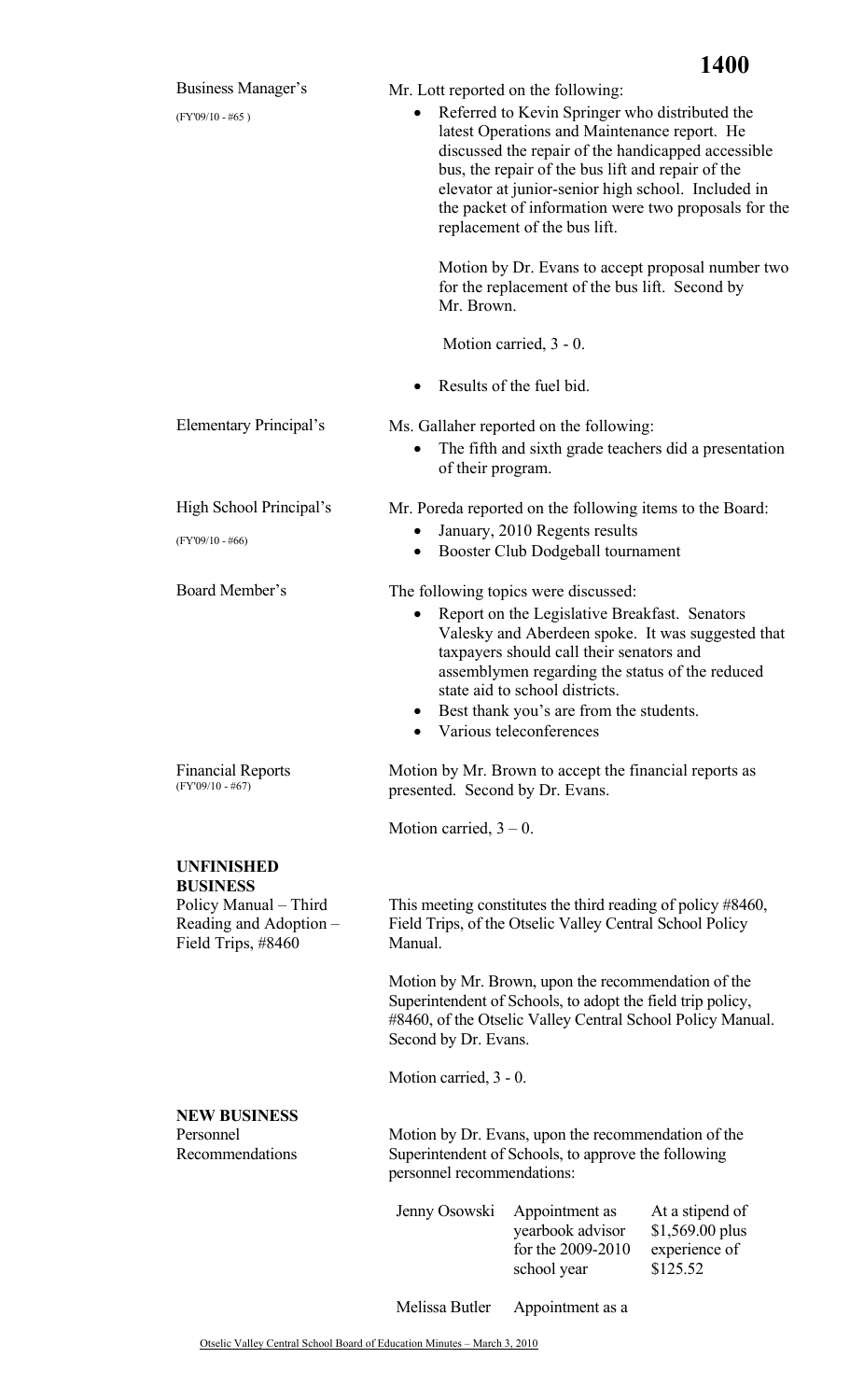## **1401**

|                                                                                        |                                                                                                                                                             | substitute teacher<br>and substitute<br><b>LTA</b>                                                                                                                                                          |                                                            |  |
|----------------------------------------------------------------------------------------|-------------------------------------------------------------------------------------------------------------------------------------------------------------|-------------------------------------------------------------------------------------------------------------------------------------------------------------------------------------------------------------|------------------------------------------------------------|--|
|                                                                                        | Matthew<br>Williams                                                                                                                                         | Appointment as<br>the varsity softball<br>coach for the 2010                                                                                                                                                | At a stipend of<br>\$1,998.00                              |  |
|                                                                                        | Jessica Wright                                                                                                                                              | season<br>Conditional<br>appointment<br>pending clearance<br>from the State<br>Education<br>Department as a<br>substitute teacher<br>and substitute<br>licensed teaching<br>assistant                       |                                                            |  |
|                                                                                        | Jessica Wright                                                                                                                                              | Conditional<br>appointment<br>pending clearance<br>from the State<br>Education<br>Department as a<br>substitute school<br>aide                                                                              |                                                            |  |
|                                                                                        | Christine<br>Warner                                                                                                                                         | Conditional<br>appointment<br>pending clearance<br>from the State<br>Education<br>Department as a<br>substitute food<br>service helper.<br>substitute<br>custodial worker,<br>and substitute<br>school aide |                                                            |  |
|                                                                                        | Second by Mr. Brown.                                                                                                                                        |                                                                                                                                                                                                             |                                                            |  |
|                                                                                        | Motion carried, $3 - 0$ .                                                                                                                                   |                                                                                                                                                                                                             |                                                            |  |
| Committee on Special<br>Education<br>Recommendations                                   | Motion by Dr. Evans, to accept the Committee on Special<br>Education recommendations resulting from the meeting on<br>January 12, 2010. Second by Mrs. Fox. |                                                                                                                                                                                                             |                                                            |  |
|                                                                                        | Motion carried, 3 - 0.                                                                                                                                      |                                                                                                                                                                                                             |                                                            |  |
| 2010-2011 School Year<br>Calendar<br>$(FY'09/10 - #68)$                                |                                                                                                                                                             | Motion by Mrs. Fox, upon the recommendation of the<br>year calendar. Second by Dr. Evans.                                                                                                                   | Superintendent of Schools, to approve the 2010-2011 school |  |
|                                                                                        | Motion carried, 3 - 0.                                                                                                                                      |                                                                                                                                                                                                             |                                                            |  |
| <b>District Shared Decision</b><br>Making Plan for 2010-<br>2011<br>$(FY'09/10 - #69)$ |                                                                                                                                                             | Motion by Mr. Brown, upon the recommendation of the<br>Superintendent of Schools, to adopt the District Shared<br>Decision Making Plan for 2010-2012. Second by Mrs. Fox.                                   |                                                            |  |
|                                                                                        | Motion carried, 3 - 0.                                                                                                                                      |                                                                                                                                                                                                             |                                                            |  |
| <b>Budget Calendar</b><br>Amendment                                                    |                                                                                                                                                             | The upcoming meetings listed on the budget calendar were<br>discussed. The calendar will be amended as follows: The<br>March $3rd$ and March $31st$ meetings will be held at the                            |                                                            |  |

elementary school in Georgetown .